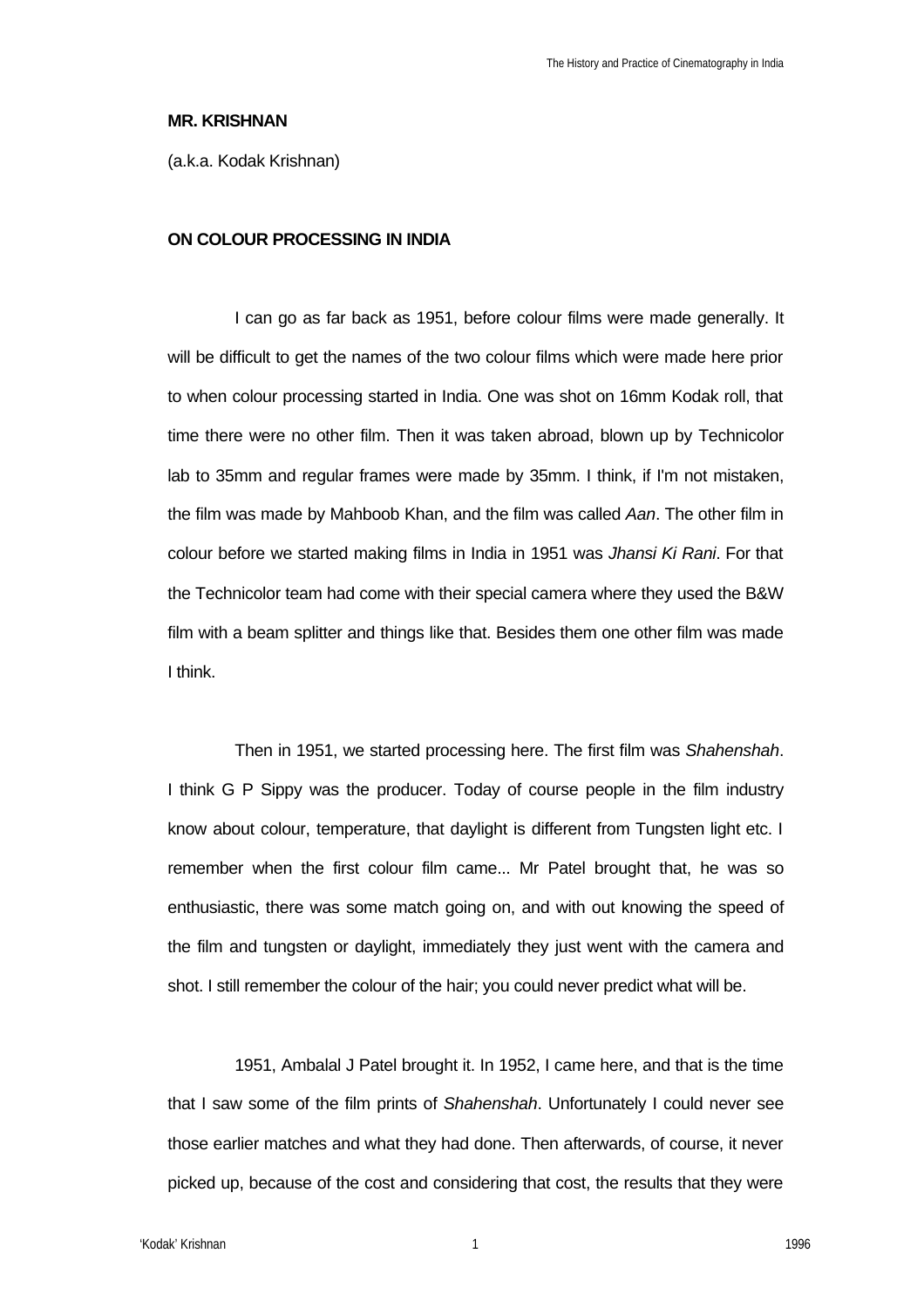getting were not good enough because the industry was not familiar, did not know how to handle these colour films. For us also it was very difficult because we had all the set up, but no work.

Mr A J Patel, our founder, had three good friends in the industry, I think. Homi Wadia, S Mukherjee of Filmalaya, and one more. And he would call them and say, the boys are all sitting, there is no work, I'm getting really disturbed and they would just see through their programme and say `OK, the next one will have a dance sequence in colour'. So, initially apart from *Shahenshah* which was full colour, there were only partly colour movies. Just dance sequence or something like that. This sort of thing went on for three years, then '53 or '54, I don't know the year, Homi Wadia made a full colour film, *Zombo* or *Hatimtai*, one of these two was the first. In those days he made two colour films. Thereafter he made one more. This went on between 1951 to 61-62, these occasional colour movies, partial colour movies. I think '61- 62 there were three releases *Sampoorna Ramayana*, *Ramayan* and *Junglee*.

Junglee changed the trend of the entire industry; between '62 to '71 we had only one colour lab in India and that was Film Centre. '71 to '80-81 one after one new colour labs came up, Gemini started, Reynolds started, Bombay Lab started, Vijaya started. This sort of thing went on for 10-11 years. Then video came in and the number of films went down. I think one after one they started closing down. Star, Mahalakshmi, Bombay Labs are all no more. Reynolds - may be, they will shift, not close down.

In Bangalore - Vasant lab almost closed. Again 3 or 4 more labs have come up there also. Two of them are Govt. owned, so we won't talk much about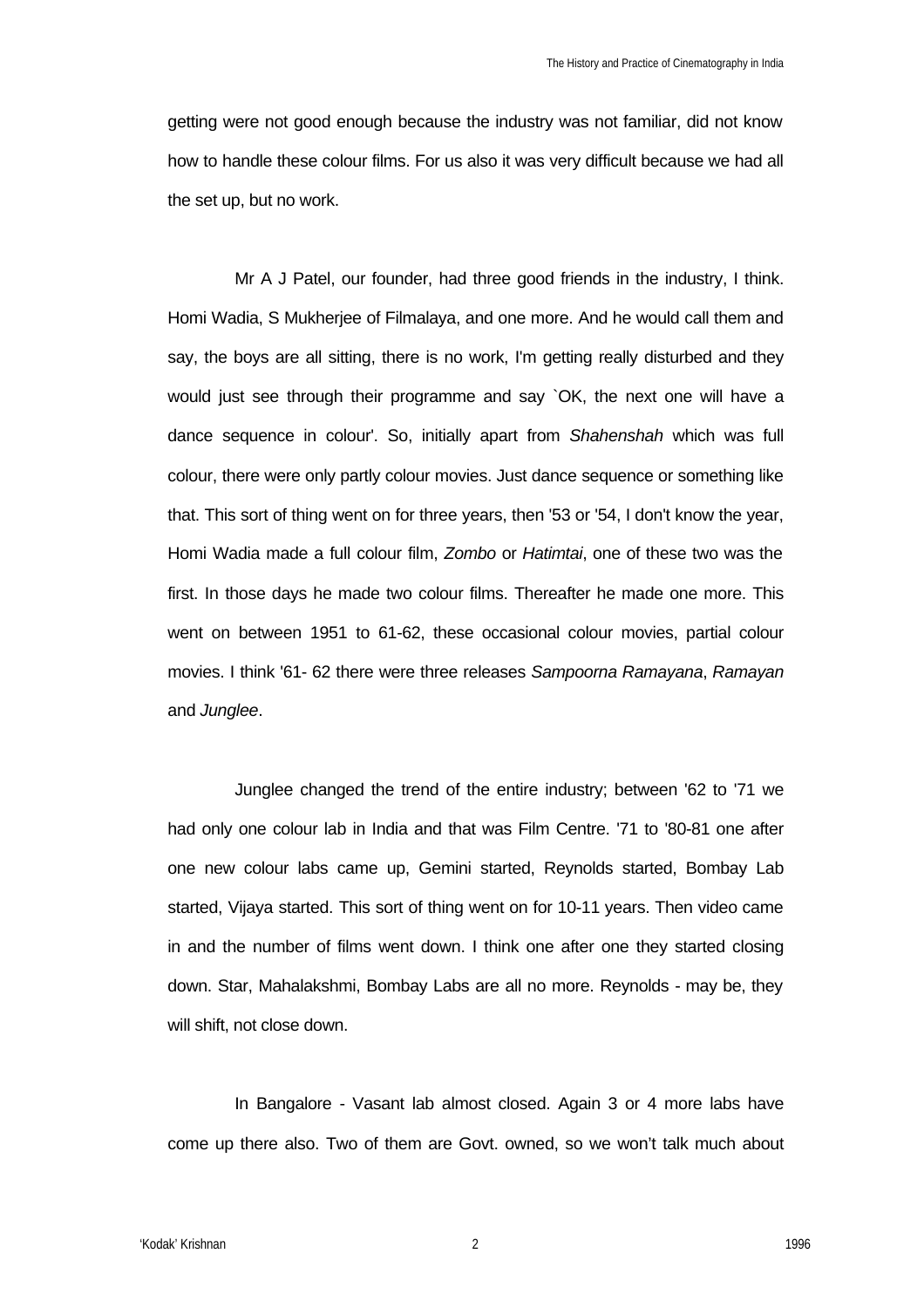them because they are not really free trade. But Prasad put up a lab in Hyderabad, in Bangalore. I think, this as far as it goes as far as the market size is concerned.

Talking of technology, only about India. Initially, quality wise Mahboob Khan made his *Mother India*, because of his trade mark (the Hammer and Sickle), there was some difficulty - European countries didn't want to print it. Something like that. So, the negatives were processed there, rush prints were being made here. And the final negative went out of India and prints were made in Technicolour. One another earlier film which we didn't talk about was `*Leader'*, that was before *Junglee* came in, but it was not totally Indian, it was shot here and printed outside.

Technically, the earlier printers were step printers and there were no additive lamphouses or subtractive lamphouses. There were no colour filters to grade the prints as we do now. So what they used to do is, in the lamphouse in front of the lamp they used to have red, green and blue filters. To change the ratio of these lights, they again used to have grey filters. So, first of all, out of the 100 units of light each filter would only transmit 30. So your 60 is lost, i.e., 2/3 of your light. Then to balance the light you are again adding grey filters, further reducing the light. A reel of 1000ft would take something like 1&1/2hrs to print. This changed about '53 or '54. They removed these filters which were cutting down the light almost 2/3rd and no more grey filters needed to be added.

The next generation of printers were using apertures to control the amount of light and coloured filters to balance the light for good prints. That cut down the printing time from 1&1/2 hrs per reel to about 1/2hr. But it was still very slow compared to what we are doing today. In 1969-70 additive lamphouses were very popular, I think the first additive printer came in to India in 1971, October and I think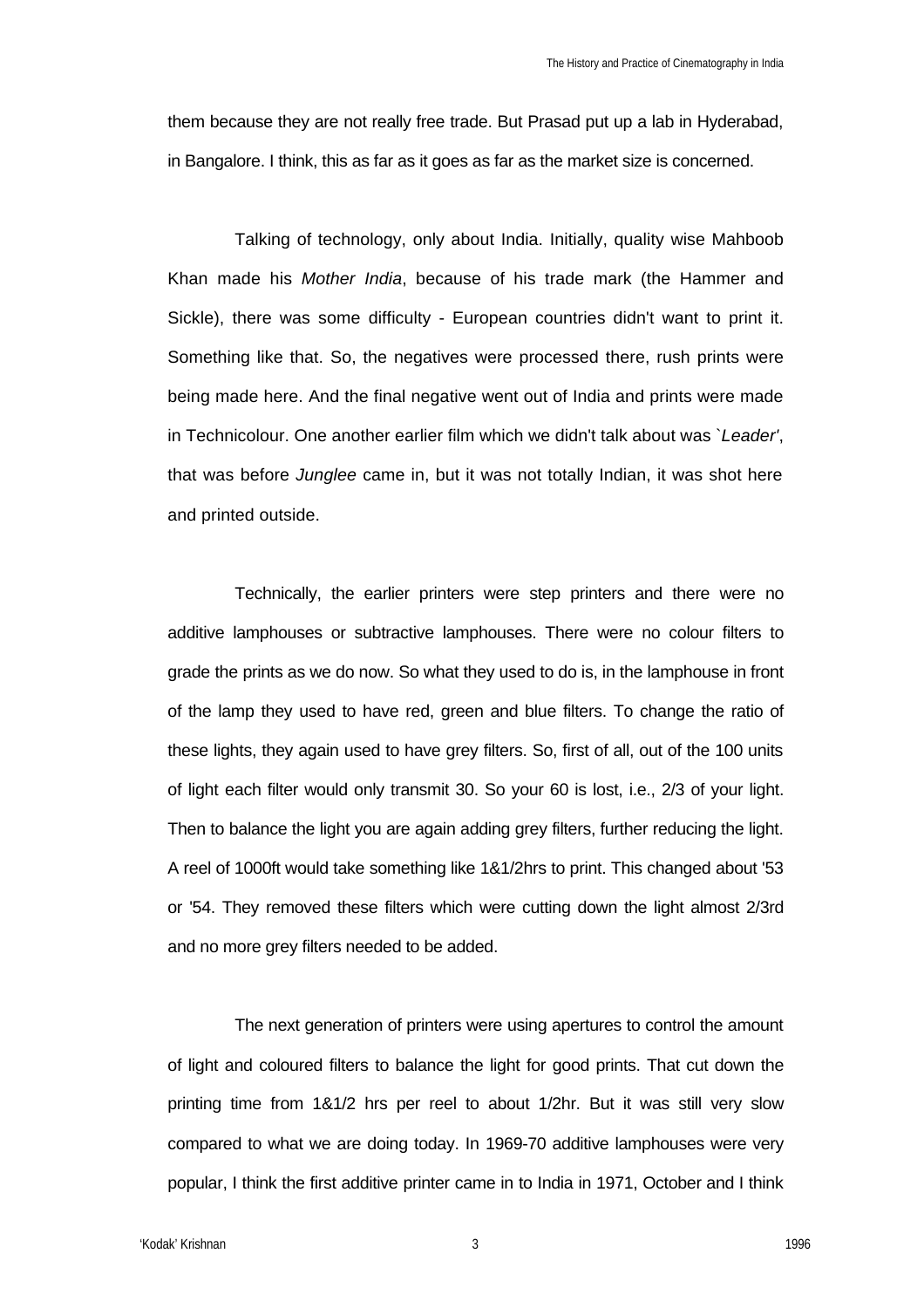we were the first to import. You could print 1000ft negative in 3 minutes instead of 24-25 min. Then of course the race was on, they went on increasing the speed of the printers, etc.

And as far as the printing side, naturally when the printing speed increases you have to have faster processors, so the processors are also matched that.

The other thing was the editing side of things. Earlier editors, like the printers, were not so advanced. They made a lot of noise and very slow comparatively, and were made by only one company, I think, `Moviola' in USA. Then of course, you had this flat bed continuous moving prism, initially by Steenbeck, that took over. As far as editing, I know, with video becoming popular, for most postproduction work today, people prefer to do on video because it is very easy, and you could see your creation almost instantaneously.

As far as lab grading is concerned, when we were using these beam splitters and the grey filters with their ratios of red, green and blue - the manufacturers used to give us screens like you have in the printing industry. You could make 60-screen block (like for printing newspaper), or 120 screen (such as for printing art paper). We had to take photographs of those screens on a very high contrast film, and change from scene to scene. For a film we had to make the complete film like this - maybe 400 scenes – again and again. It used to take days.

It was '52, '53 when this thing was changed and we were using this aperture for light quality. Then it became a little easier. We were asking all the producers to provide us with two frames of each shot. These two frames of each shot were connected, joined and made into a reel which was a representative of the final product. And in the printer we had a provision that we could make colour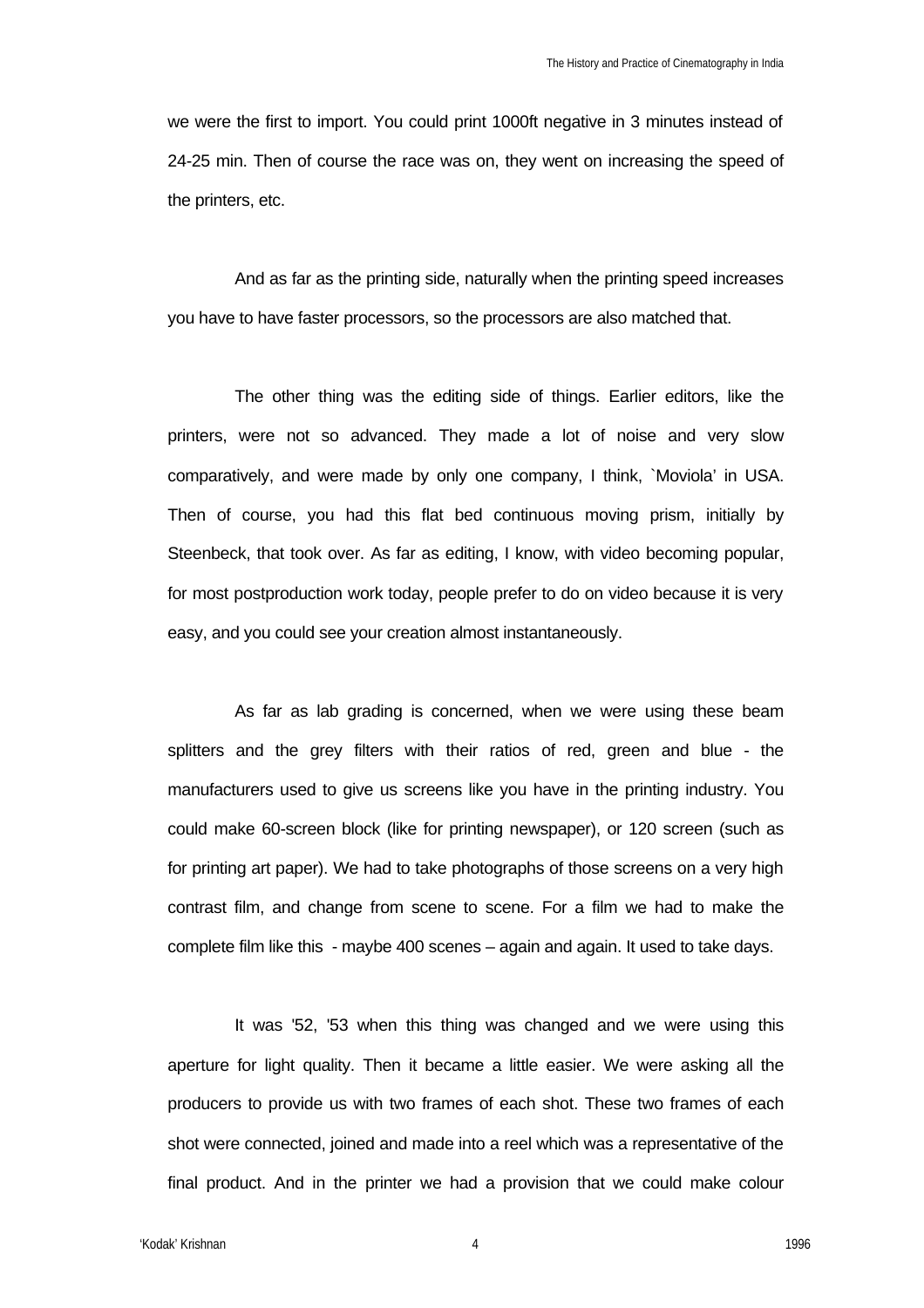correction for every two frames. And after getting the test reel you can see the variation or jumps and for whatever colour balance you want to make, you could just go to that filter band. It used to be a piece of black film with holes and filters. You could just change the size of the holes or change the filter and you are ready in another 20 min. instead of those 1&1/2 day. This went on till '70, '71.

When these additive lamphouses came, video also played its part, and we had colour analysers as we know them today. You just put your negative and see positive image on your monitor, do the corrections with electronic trimmers and things like that, balance your entire film. Instead of making these two frames, `Lilies' as they used to call it, making correction bands, going through trial printing, trial processing, evaluating, again trial printing, trial processing all that was gone. A good grader could sit on the analyser and may be in about 25-20 min he would do grading of one reel. And if the lab standardisation was good, I think the first print they tried should be 96% good, as far as the lab is concerned.

## **CINEMASCOPE**

Immediately after *Jhansi Ki Rani* in '54 or something like that, the first cinemascope film was made. But in cinemascope, they realised that there was one big problem - when you enlarge the image too much you start seeing grains, that means you are losing definition. So the industry was stuck with two things, they wanted the widescreen but the film itself was not able to deliver the quality that was expected. So the first question was how to make the negative bigger.

For the manufacturer, to change their entire system was very difficult, so they came up with a very good idea - instead of running film like vertically in the camera, you run the film horizontally and instead of using four perforations, use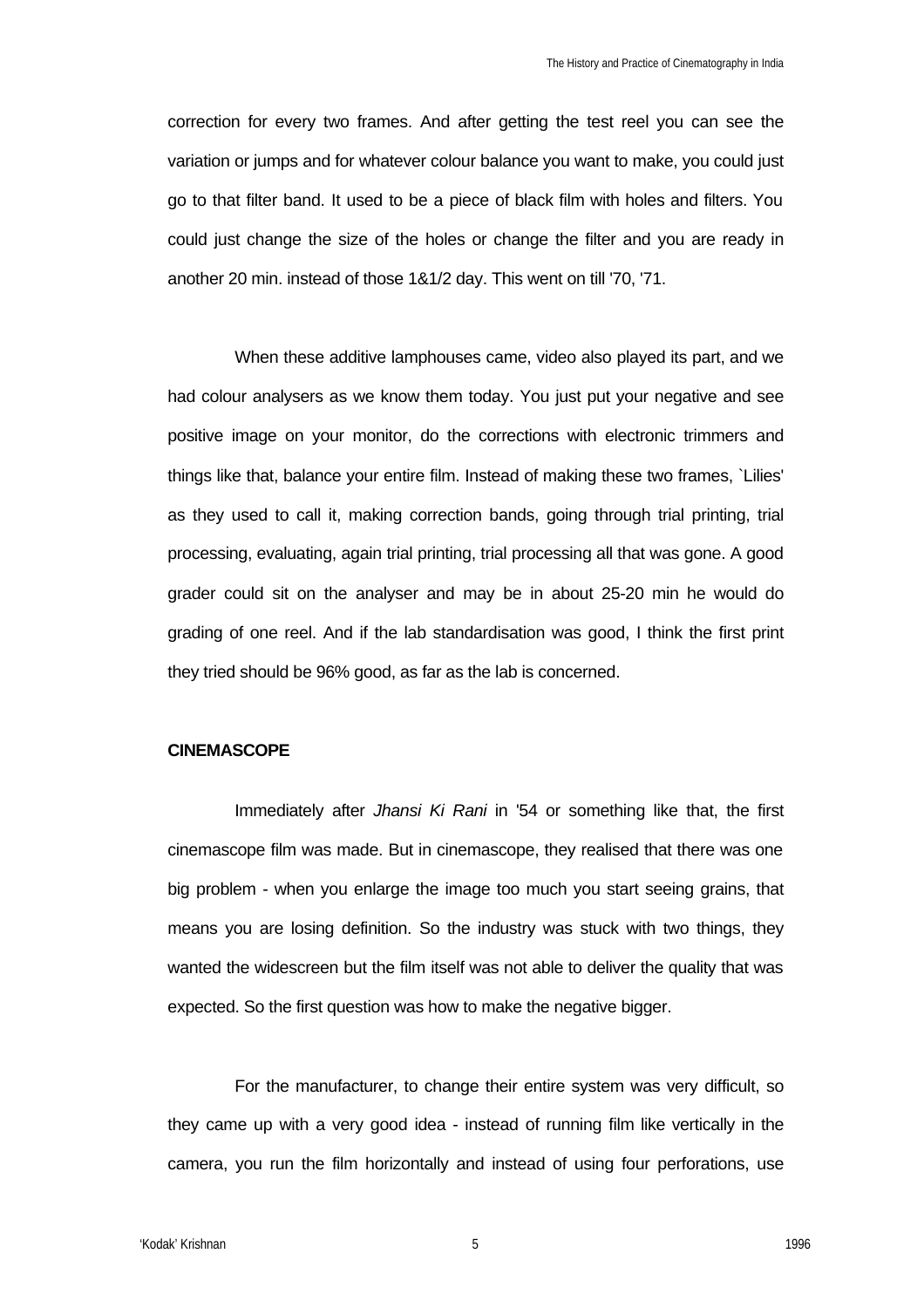eight perforations. Then while printing you run the positive the same way and you can make a 70mm frame. (Very bulky for the printer, for one kind of film had to move in one way, and the other another way. And also, no contact, printing had to be optical).

### **Were any camera made like this?**

I don't remember the manufacturer's name because we never dealt with those cameras but you can see the manuals, journals on American cinematographers.

### **Was any film shot in India with that camera?**

No. The idea behind those cameras probably was to do away these anamorphic lenses, then there would be no need to squeeze. You can just use your normal lenses, and the definition will be definitely much better. You are not using anamorphic either at the time of shooting or projection, so the results were superb.

But all these things were bulky. The camera was almost 3 times the size of the 35mm camera. So the film manufacturers then played their role to make the film more fine grain so that people can use 35mm film for the ultimate wide screen image. I think the first good film for that sort of use was made 6 years ago now, or may be even less than that. For 5 years before the EXR (Kodak), Fuji had the F series. When the F series was introduced it had very fine grains so that it could be used for this.

So, again the industry has changed and people are using 35mm negative for cinemascope, using the squeezing technique and again blowing it up for the prints. One thing that didn't catch up in India was these wide screen or 70mm prints.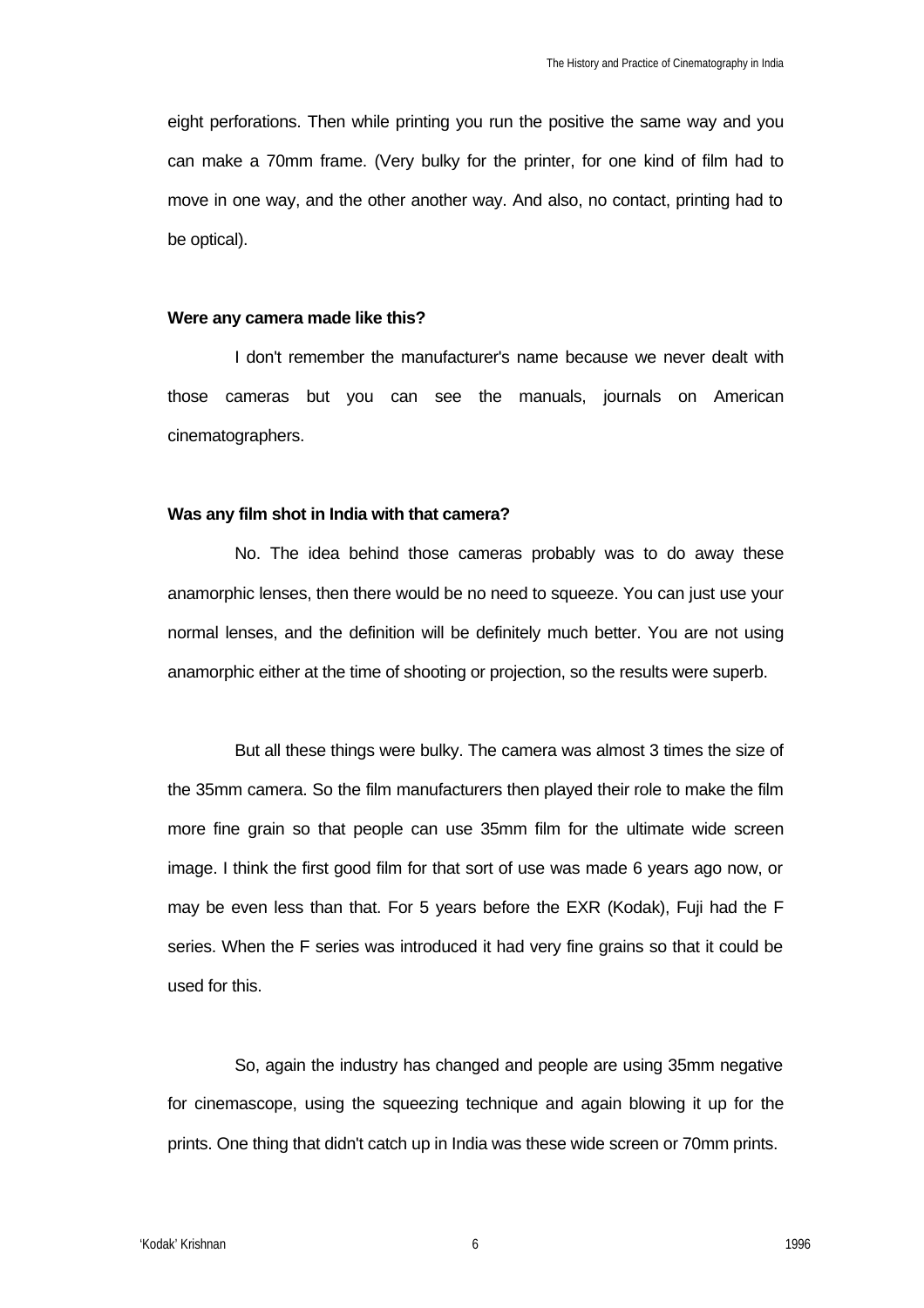We made a survey on 70mm and realised that two things were very vital one was that to make a 70mm print, you must have big studios with big 4-tracks. Producers till the end did not have these 4-tracks. So they would try two alternatives then. They would convert the mono-track into a stereo-track, where you are just manipulating your faders and creating some sort of left-right effect, they could probably do some semi-stereo work. At the time of recording I don't think anybody even did that. They used to go with a final mixed track on panpot and try to make two tracks out of it. It was not truly stereo.

And the second thing was theatres. I think that when 70mm became somewhat popular about 4 or 5 theatres, one or two in Delhi, three I think in Bombay, one in Bangalore, are the only ones that set up for it. The theatres used to say that this conversion requires additional investment and our govt. regulations will not allow us to increase the admission rates. So if you're income is not going to go up, how can you afford to invest.

Distributors had the same philosophy. They used to say that if they can get the same revenue out of a print which is costing Rs 45,000 (in those days), why would they then invest in a print costing Rs 2,00,000? Their revenue is going to be the same, may be somebody is very happy and might see the film again, but how many, what percentage of audience will repeat a screening to just look at the film for a second time? The people who are crazy will see it many times any way, whether it is 35mm or 70mm. So that is how the whole thing went and these wide screen didn't catch up. May be now the govt. has changes their laws about the admission rates, things might change. It again takes 3-5 years for the entire industry to gear up.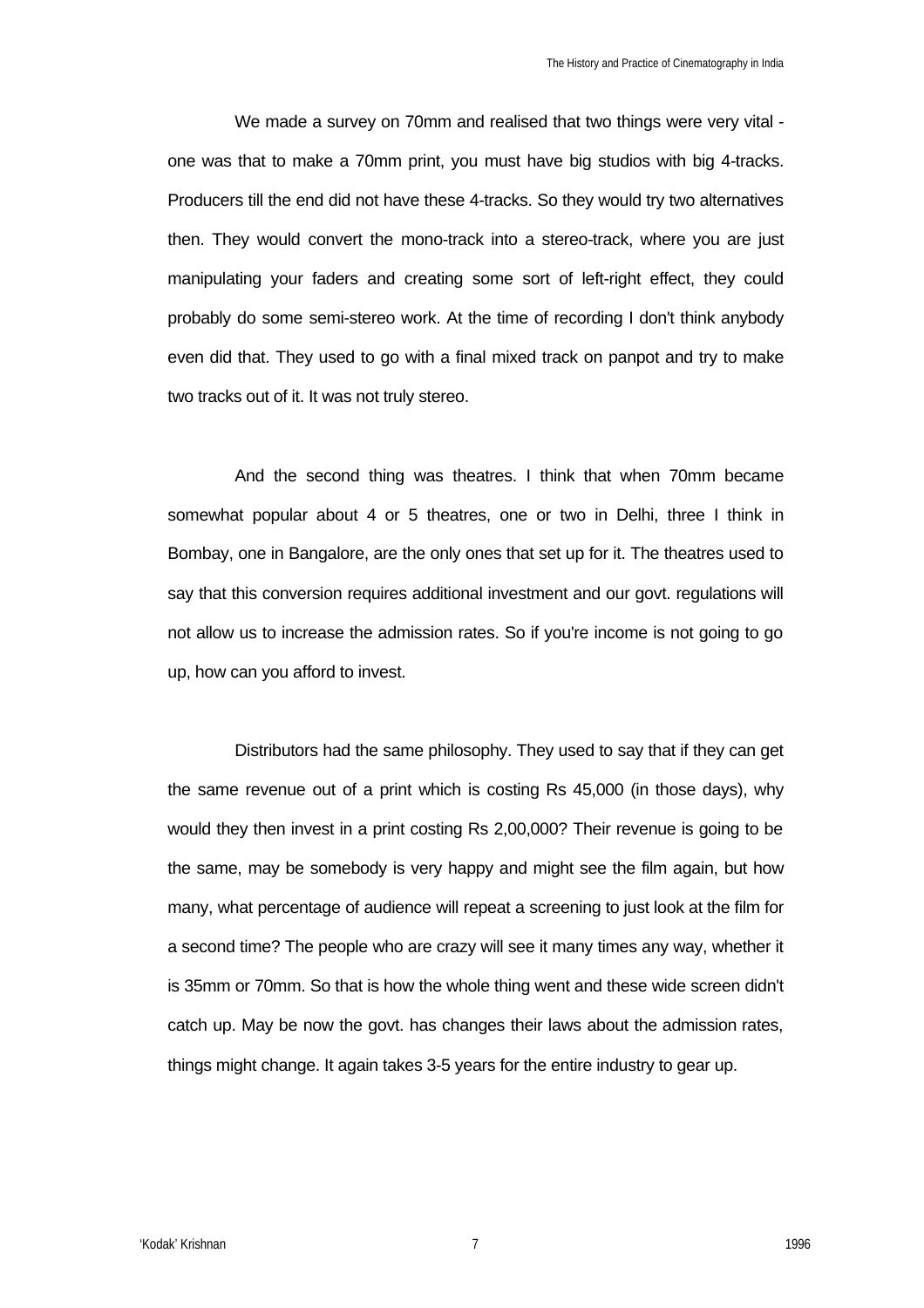## **Is the Geva colour process different from Eastman Colour?**

Talking of films, the first colour film was originally a B&W film with a filter layer running along with it and the whole film was a bit of a mosaic. When you shot you were shooting through those filters. You are having a negative image like a four colour block, which you make through red, green and blue filters and you have four separation negatives. Even in block making - simple printing I'm talking about - you take a colour picture and you want to make a print. You go to a block maker who uses separation filters, and they will make three negatives - yellow, magenta and cyan. Then they will make three separate blocks and you will print it three times with 3 different colours.

Same thing Technicolor used to do, there is no difference, except for the metal blocks. The blocks made by Technicolor were on a film consisting of gelatine, not metal, that was the only difference.

This was when the tins were available, the liquid tins, and going much earlier, was - I think this was the trade name - was Dufay colour. In this they used to run the film with a filter mosaic. You shoot through those different filters and you get dots of different repetitions. Make a print, print it again through this filter and you will get some sort of a colour. This didn't catch up, because you couldn't have good resolution, and you had to make a very fine mosaic. This was in 1920 I think, or something like that, before I was born may be! This was when the motion picture industry was just picking up.

Then the next colour film was mostly reversal. I think the pioneer probably were Hansco(?) colour and of course, Kodak, who went on improving a great deal.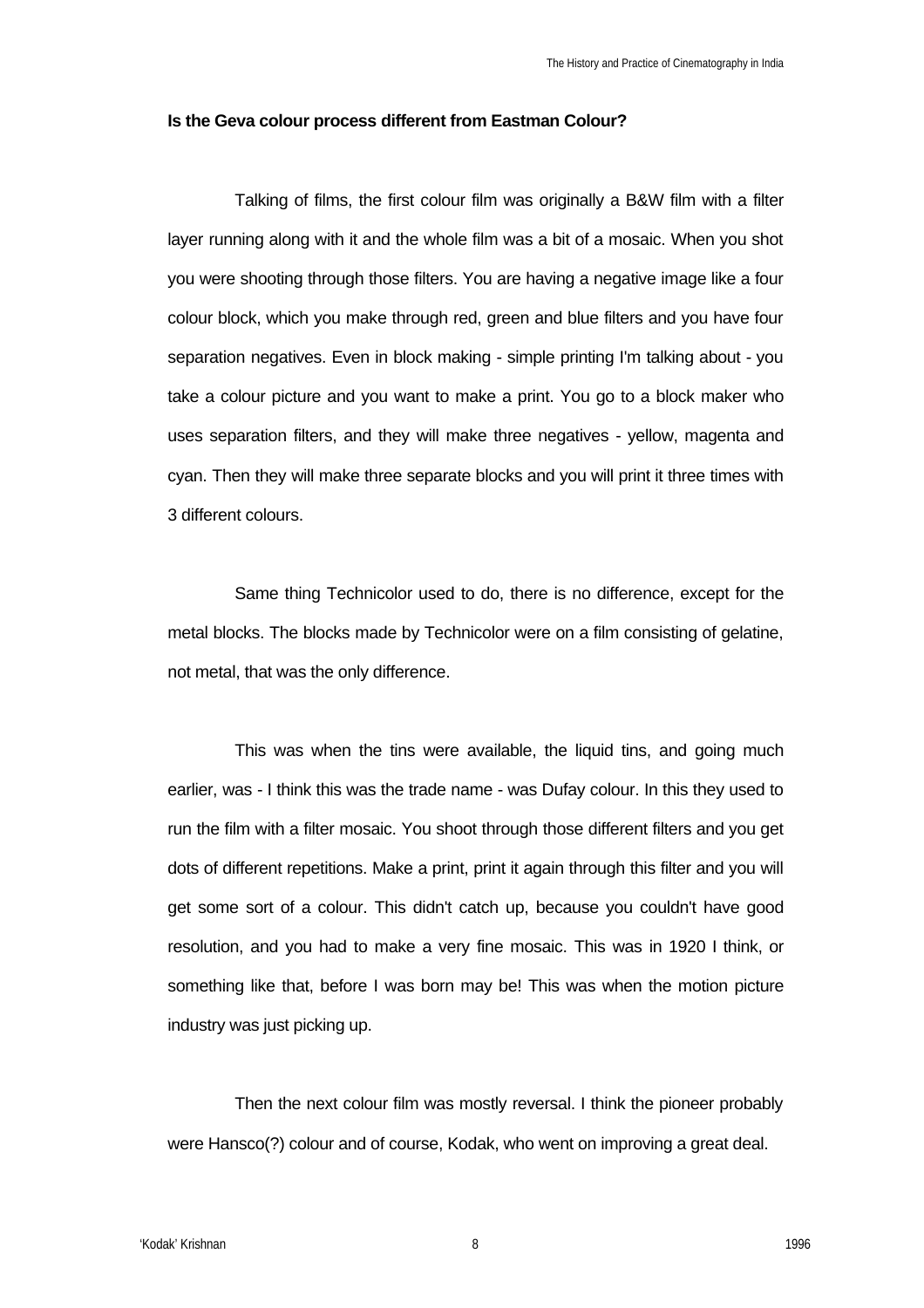Why I'm talking about this reversal film is that our negative film has a drawback - not only in our film, but in the film itself. You see, when you are trying to record a colour image you record them on three different layers and when you are making these three different colours it is not possible to have the rest of the tones on this film. Let me try to explain it. Take any colour, it has 100% sensitivity at one end, say for example, blue at 700 nanometers must be 100% sensitive but it becomes 0 at 600. The green must become 100% sensitive at 600 and become 0 at 500. Red must be 100% sensitive between 500 & 400. This is technically not possible This is not possible as there are no dyes or couplers which have that sort of a response. If you see the response of the emulsion today you will find something like this. So the red image is also recorded in a blue film. The effect of this was - if you can get hold of some good old prints, look at the tree and you will notice that the leaves are never green because the green colour has been exposed on the blue layer also. The sky was never blue because it had been exposed on the green layer also. When you are using a reversal film, you are using the same three layers, but what is happening is, the same film is being reversed so when you are making a negative image, you have some sort of distortion and the you reverse it and you also have a distortion which is like that. So it cancels totally. But this is not in negative film.

Of course our negative films are as good as reversal films, and why is that? Let me explain.

So you have this unwanted absorption in a wrong emulsion. Therefore they introduced what we know as a mask. This mask is inversely proportional to the unwanted colour, so it cancels. This technique of introducing the mask was not developed at the Geva factory, since you mention Geva Colour, till about the year that `*Ganga Ki Lahren*' was made. Geva colour films were not the only films for that matter, there were many others. Ferania(?) colour was made in France, Geva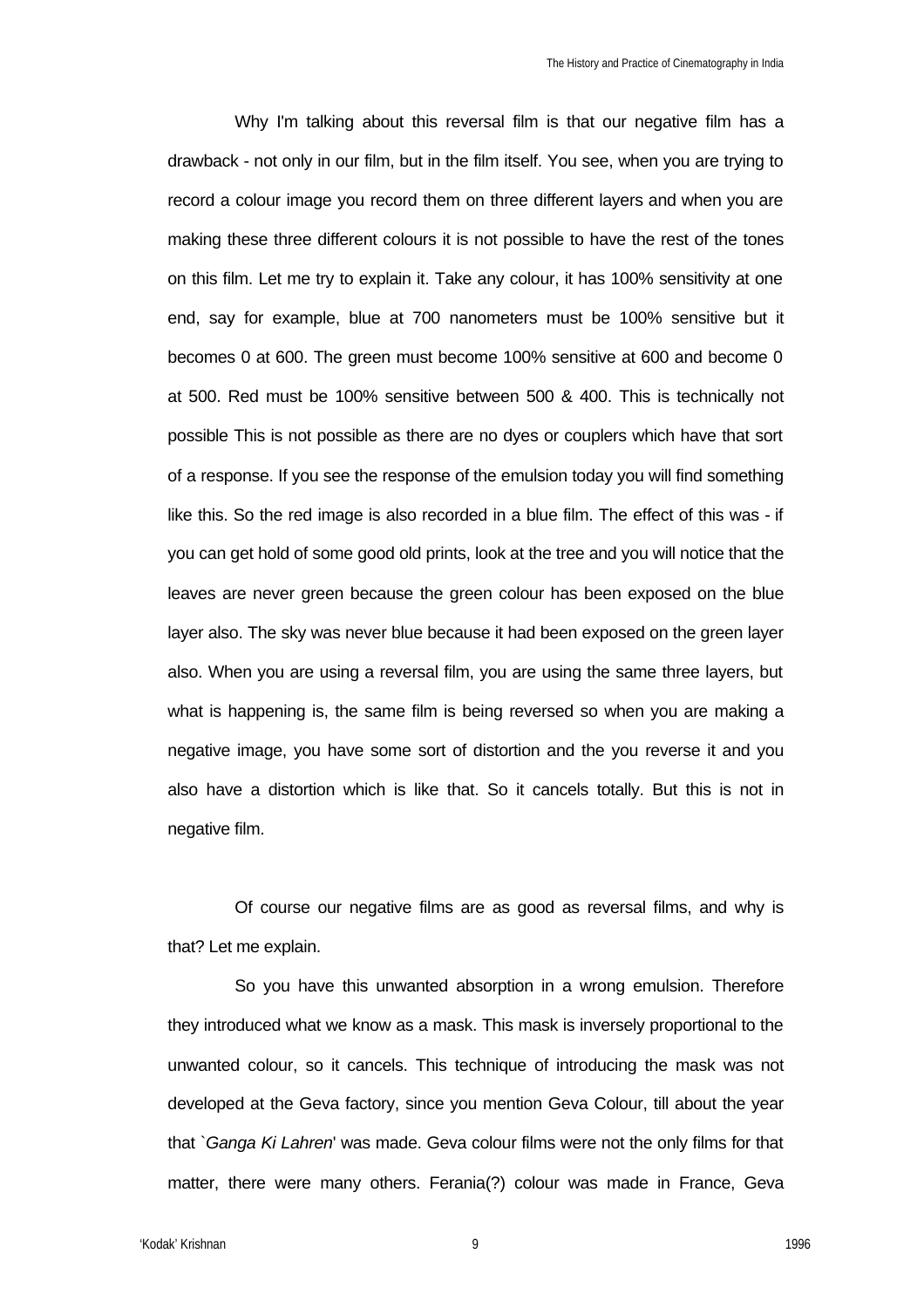colour was made in Belgium, Agfa colour made in Germany. It was only Eastman Kodak film that first used to come with the mask, originally a single mask, which subsequently became a double mask. This is not a layer in the film. What the mask does is that since in the blue layer all the light will come, the only thing they can do is restrict the sensitivity of that layer. So they just have blue sensitive layer, which when developed will generate a yellow image. Then the next one is a yellow filter. So the blue light does not go through that, then you are left with green and red. So the second layer is a green sensitive layer.

The earlier one was only yellow mask. Then they went further, and also found a way to introduce a red mask, so the present day film looks orange because it has a yellow mask and as well as a red mask. To take care of the two overlaying portions.

You were talking about Geva colour. If you happen to see the archives, the films that were made before 1954 on Geva colour, you will probably see the difference particularly when you see the shadow portions, which used to be brownish (like tan) in the outdoors, and as I told you trees were never green. Although even in those days it was possible it better by going through intermediate steps, and an inter-negative. You could make a four-colour separation from the original Geva colour negative, and could make a mask to take care of those unwanted absorptions, then make a negative once again from these four different separation negatives. Yellow, magenta, cyan and the correction mask. You make an inter-positive or inter-negative with the help of these four instead of just three. The 4th one is automatically correcting the errors. The first film that was made with this process around 1954, '*Mayur Pankh'* that was the first Indian film processed with this correcting mask. If you happen to get a print in the archive you will see the difference.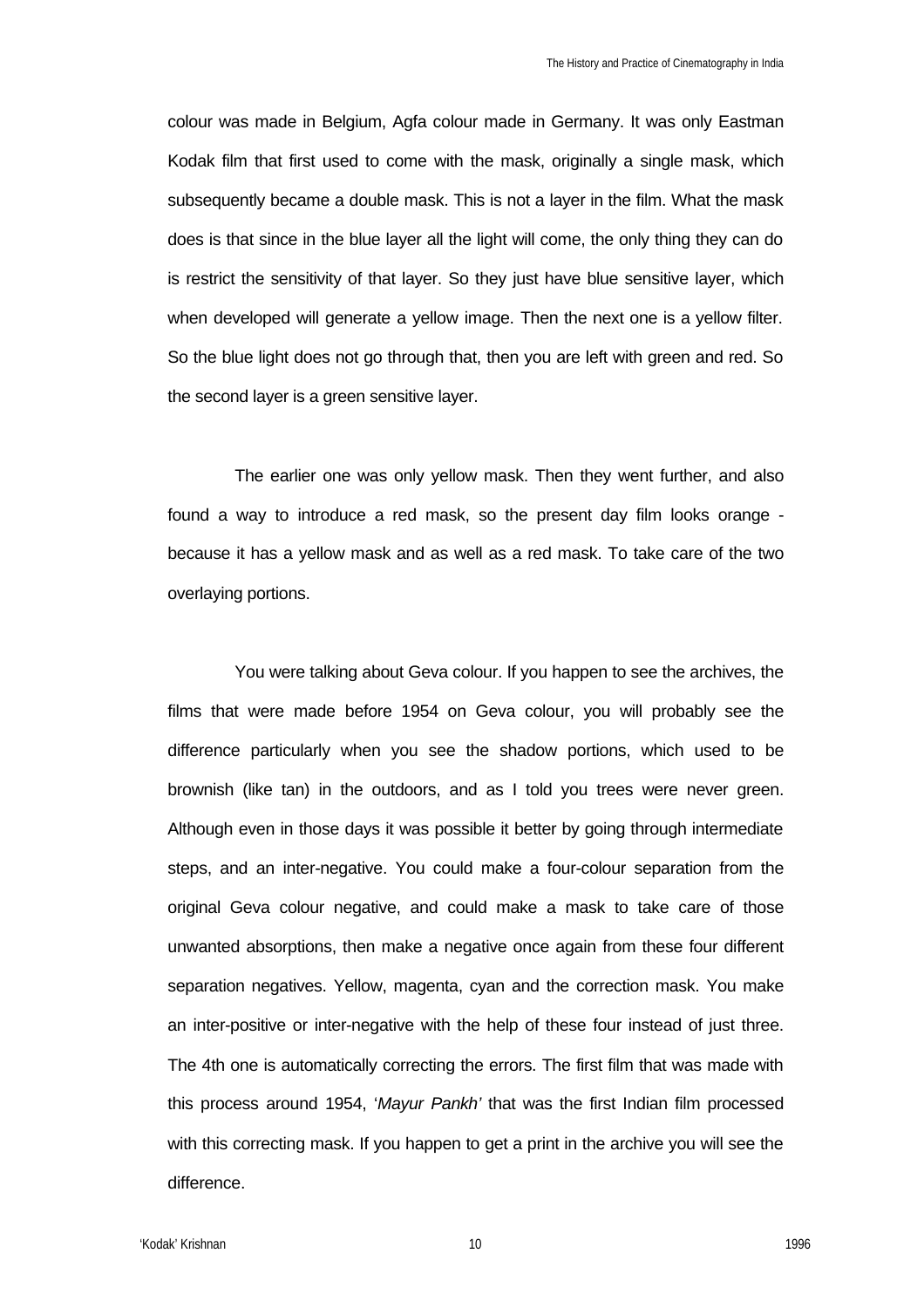Then of course when '*Ganga Ki Lahren'* was made Geva colour was available with the mask. The only difference in those years was speed. Probably Kodak was able to supply 80ASA, then 50 and you can imagine the state of the artist, two and half times more light, so that much more heat was generated for the producer, they must have more generators or more electricity. So many more light boys to handle and it multiplies.

## **You mentioned hand coloured prints also.**

Yes, these used to be called Bori colours. These prints were made after a B&W print had been made. This used to be chemically converted into a sepia print, because sepia colour resembles our skin more or less. And there were experts who could really take a brush and tint the film frame by frame. General thing was they could patch up big areas, if there was a long shot of about 200 people, they couldn't possibly put colour to each face. It was quite popular.

# **Was it done here?**

It was a cottage industry. The labs used to take out a print, it used to go to artists wherever they were, they would sit with a rewinder, and I think it was mostly young ladies who were doing these jobs. Bori colour probably because the Bora community must have been involved in it. I can't say that for sure. If you go back to these crafts of India, you know, there some areas where you find this fine art is there because there is nothing else for them to do except concentrate in these smaller things. Probably this is how the name must have developed.

# **So it was being done in India?**

Yes very much so.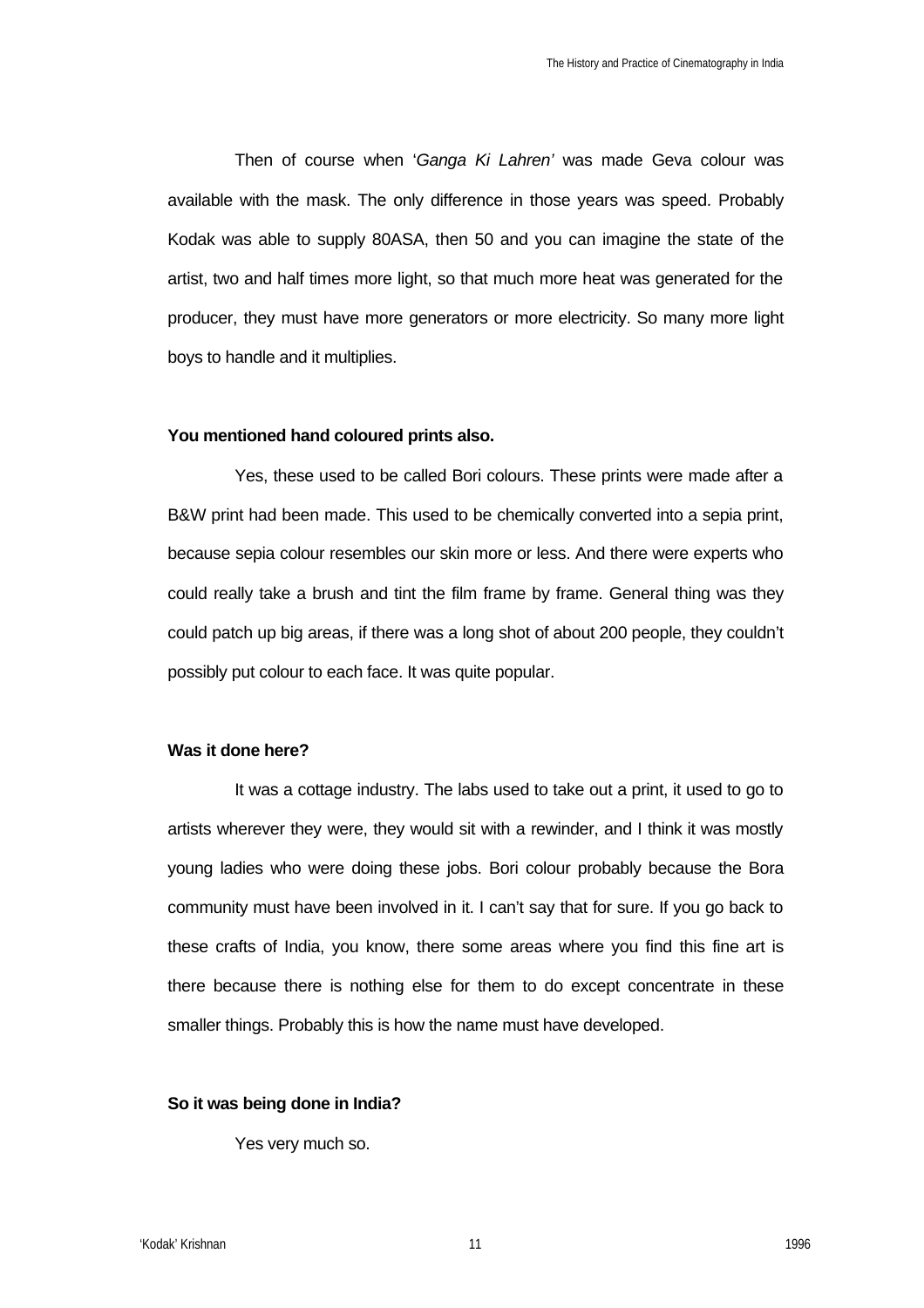# **In the early days when colour came in, you said cameramen had lot of problems adjusting because B&W filmmaking had certain specifications.**

You make a film more sensitive and increase the grain size, then you are getting better speed but at the cost of the grain. To strike a balance and to get an acceptable image you have to restrict yourself to a particular speed, depending upon the technical developments of that time.

The early colour film that I remember was I think 16ASA, while B/W had already reached 80 ASA. And of course it was very difficult to use this slow film because particularly when you are shooting indoors you need a lot of light. So there has always been development and research and this research process never stops. They continuously try to reduce grain size and make the film more and more fine grain. When they succeed in getting fined grain compare to the earlier one and at a better speed, then a new product is always announced.

For example, today we have upto 3200ASA in colour films. Of course in 3200 there is a little bit of sacrifice of the image quality because they make the speed double by using some internal reflections within the emulsion. Otherwise there is 800ASA without any such thing, you can have a very crisp image with that. Not in the motion picture film yet, motion picture film is till 500 ASA..

And of course, this process of research which never stops did do breakthroughs by some risky innovations sometimes. When they came to the speed limit it was not possible to have all the characteristics of finer grain and higher speed all in the same emulsion. So what they do was to have multiple layers (because one emulsion can't have it all). So they had two layers in blue. One to take care of the finer grain and slower speed, and other one for high speed and high grain.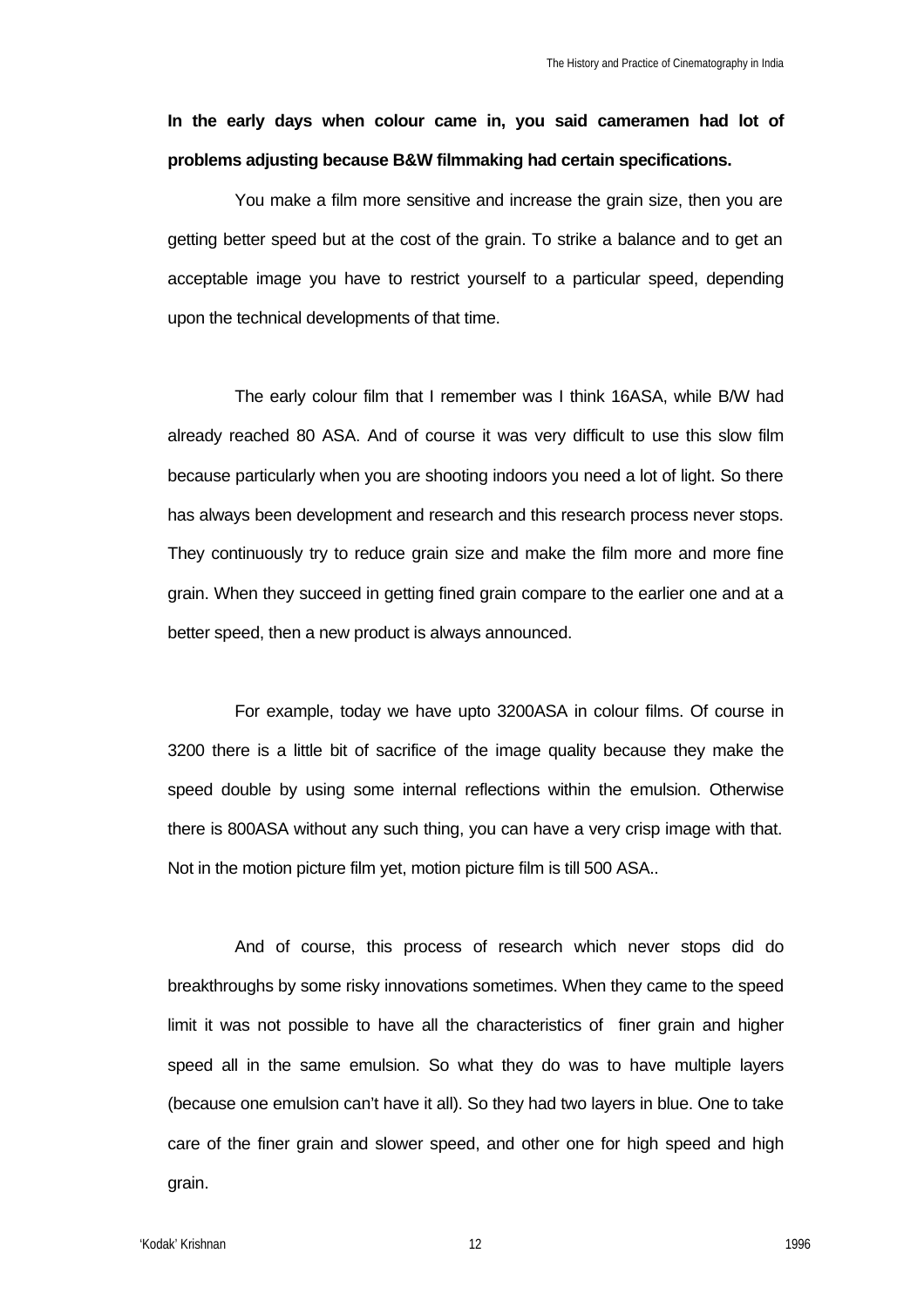Medium speed, medium grain, high speed, high grain and low speed, low grain. Then they realised that instead of having these emulsion layers overlapping each other it may be better if there could be speed. That is how the generation of Fuji super F series or the Kodak EXR series came. Instead of having layers like that the centre layer remains, the high end layer is shifted little bit to the side, low end layer shifted a little to the side as well, so now you have an extended range.

# **When colour first came in how did cameramen here respond? What kind of difficulties did they have?**

That is not related to film or colour film at all. It is a general phenomenon. When new things are announced naturally the consumers, the users, are not fully familiar. So they keep experimenting. Initially they go by the guidelines given by the manufacturer. Say for example, when colour films were announced, manufacturers used to say that the lighting contrast should not be more than 1:2, extreme 1:3. That is the starting point. When you are making a B&W film you are producing every thing only in the shades of grey, so your separation in the image comes only because of the destiny of the image, nothing else. So, you had to create a dramatic effect, had to increase the contrast by the lighting ratio or the direction of the light etc.

In colour, the colour itself helps you to give separation. And the initial films because of the lack of these masks were very contrasty, very hard. So the manufacturers used to give that basic guideline that the light ratios between the fill and the key should not be more than 1:2, in the extreme cases 1:3, and that was the starting point.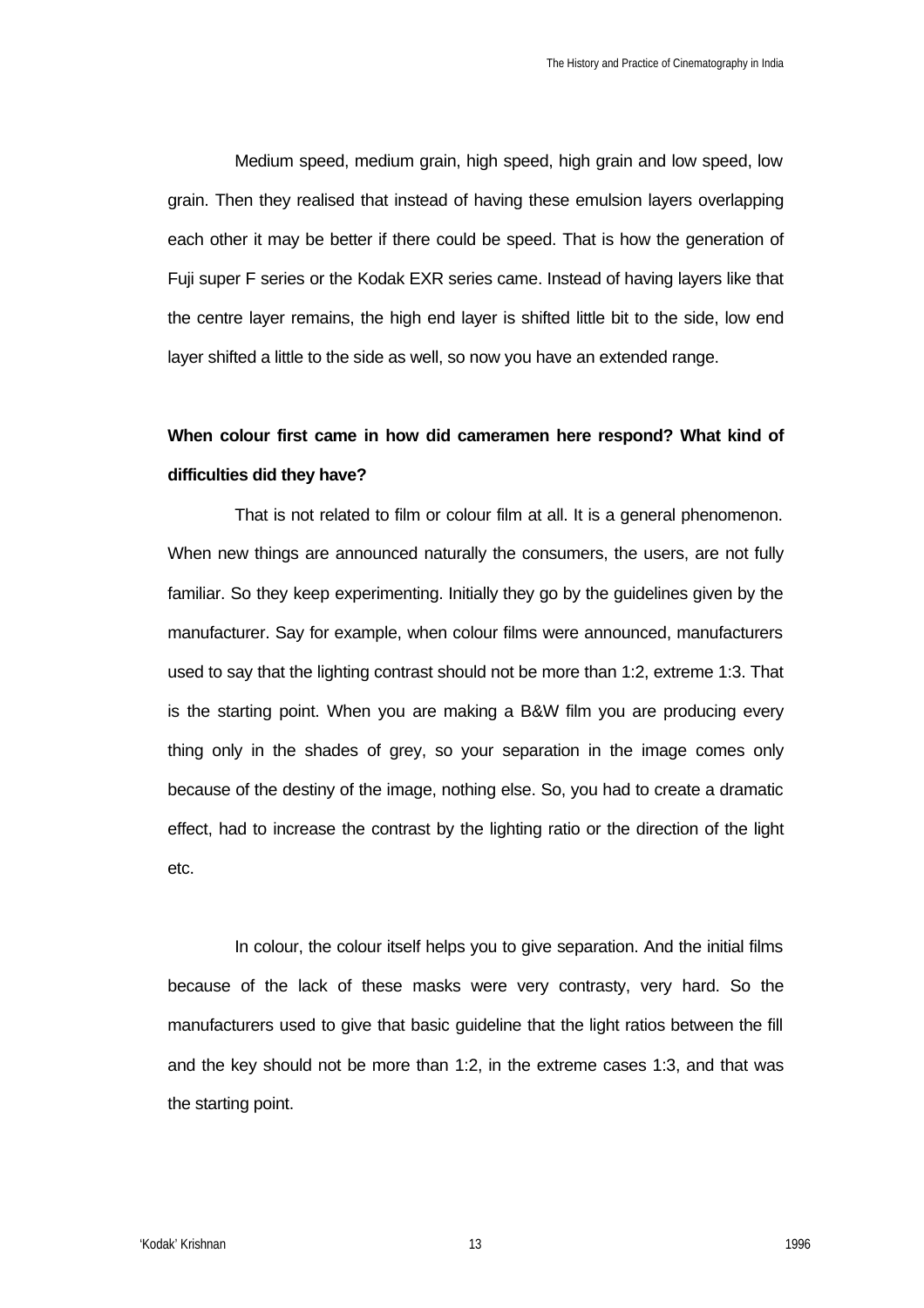Today we see cameramen using higher contrast than that in the lights, and that is the matter of little bit of experimenting - you get used to a particular medium of expression. Except for that, if you really want to be very critical about it, although colour films are supposed to be sensitive to the visible spectrum, say between 700 and 400 nanometres, if you see the average visual density of a reproduced image, you never get a straight line. It will be... there will be some flaws at the cross over point. Because the emulsion layer sensitivity is like that, here you happen to get a little loss.

What really happens is, unfortunately I think, every art director is not familiar with that sort of phenomenon. He will construct a set which he will probably paint with a colour which to him looks very good, and he thinks producer will like. Probably photographically you can end sometimes up having a colour which will not reproduce so well. The blame will fall on the cameraman because he comes to the set, takes a incident light meter, says OK key is 100fc, good, fill in 84fc, good, according to the tables the average here is f5.6. He does the shooting. In the results the faces look all right but look at the set – gone! Why? Because the reflectance from the set is in that colour spectrum which cannot be recorded very well.

Unfortunately it happens this way here because the art directors don't go through a course of cinematography or the way colour films are made, how they should be used. Take for example the costume director. I'm sure nobody has ever taken a piece of cloth and seen where does it fall in the characteristics curve of a filmstock.

Manufacturers do say that how things have to be taken care of if everybody is using a reflected light meter (that means you are relying on the fact that when the light is of a specific value, then every thing else on the set is also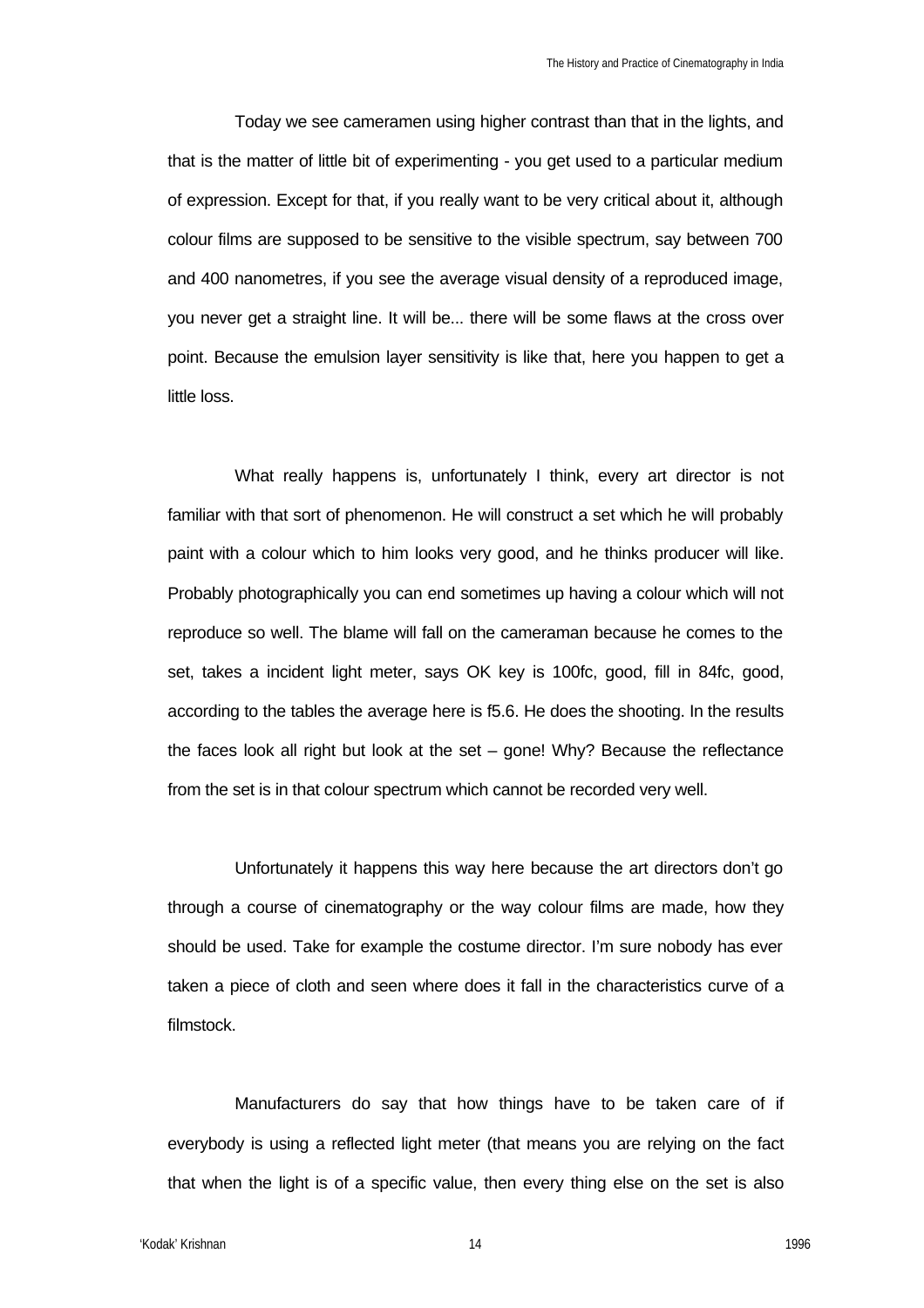within permitted guidelines). And in those guidelines, the darkest area in the set must have about 3% reflectance, and the white should not exceed 96%. And the same thing applies to the make up. If you ever see original Max Factor catalogues you will how many shades they make, and I hope the industry is today using all these things, otherwise it will be like the really funny case in "*Ganga Ki Lahren*". In that film the main character, Dharmendra I think, was very well made up, but to the supporting artiste's face the makeup man just gave a coat of some talcum powder visually OK for society scenarios, but for film work horrible!

So, you see the two faces in the same frame, they are looking wildly different in colour because this talcum contains an optical brightener to make you look white. If you are see this character in a separate shot then he looks OK, see Dharmendra alone, he looks fine, but together in the same frame Dharmendra looks like he has one skin colour and other person has completely another skin colour!

Because like film industry abroad is taken as an industry, people do sit down and discuss, and every body comes out with their problems. Probably the costume director will show the materials and the cameraman can then possibly say, no, this is not acceptable. Here the cameraman goes at the last minute – actually everybody comes at the last minute. Somehow they finish their job and go home. Because the film belongs to nobody. The producer is just making the film, he is not investing, he has put in no other money other than the financer's money, he only shoots when he gets the instalment. For this reason sometimes the film also gets very delayed. A film is nobody's property. If for the producer it is his own creation he would like to preserve it, but here nobody bothers. The film is ready, dates are fixed, and everybody is waiting for the money to come ...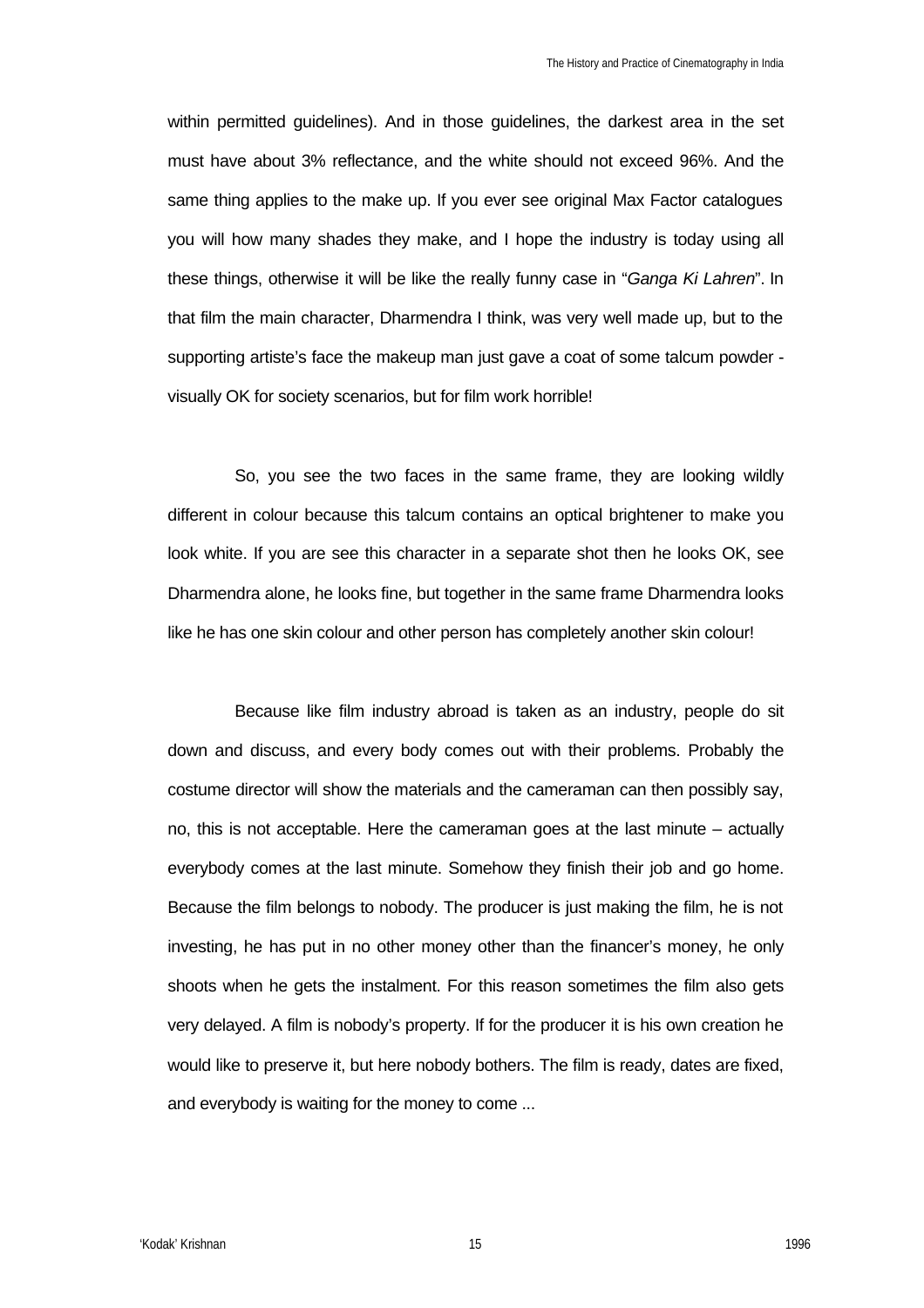If the censors put in some objection, till the last moment the certificate will not have come. If Friday is the release day, till the previous night the certificate will not have come. Prints must leave the lab by Monday or Tuesday to reach by Friday. So lab has only 3 days, Sunday is a holiday. In three days the lab has to take out 200 prints, which is nearly impossible. This results in a lack of time to see anything, whatever comes has to be taken and in that hurry the negative gets mishandled, damaged. Nobody makes a dupe. A dupe is made for perpetual preservation, so you don't use your original negative. Here situation is just the reverse, if the picture clicks then they are worried, negative is overused, how will you get 400 prints. Then they try to get a good print out of the 200 prints which can be used to make a dupe negative. It may not be a 100% good print, but that is the best print out of the 200. By this time the good positive itself has been used in so many screenings…

In Hollywood, the original negative is never cut. Here, to be more economical, the first thing they do - as soon as the negative is processed - they want to start cutting it. Take out the OK shoots make a print only of those, and that is how it starts. There it is not like that. There, as we read it, they process the negative, make a print into a tape and the negative goes into storage. It is never touched after that. When the final edit is done, then they give instructions that out of reel one we only want to use 20ft (the specific 20 feet that would be in the final film). So the dupe film will be made of that 20ft. Or if the producer wants to have a choice, he may like to make dupe of the whole negative. Otherwise the original thing is never touched.

# **Was there any work done earlier to make processing machines in India?**

Except for one lab, all other labs in India use Indian made processing machines. We at Film centre from day one have never imported a processing machine.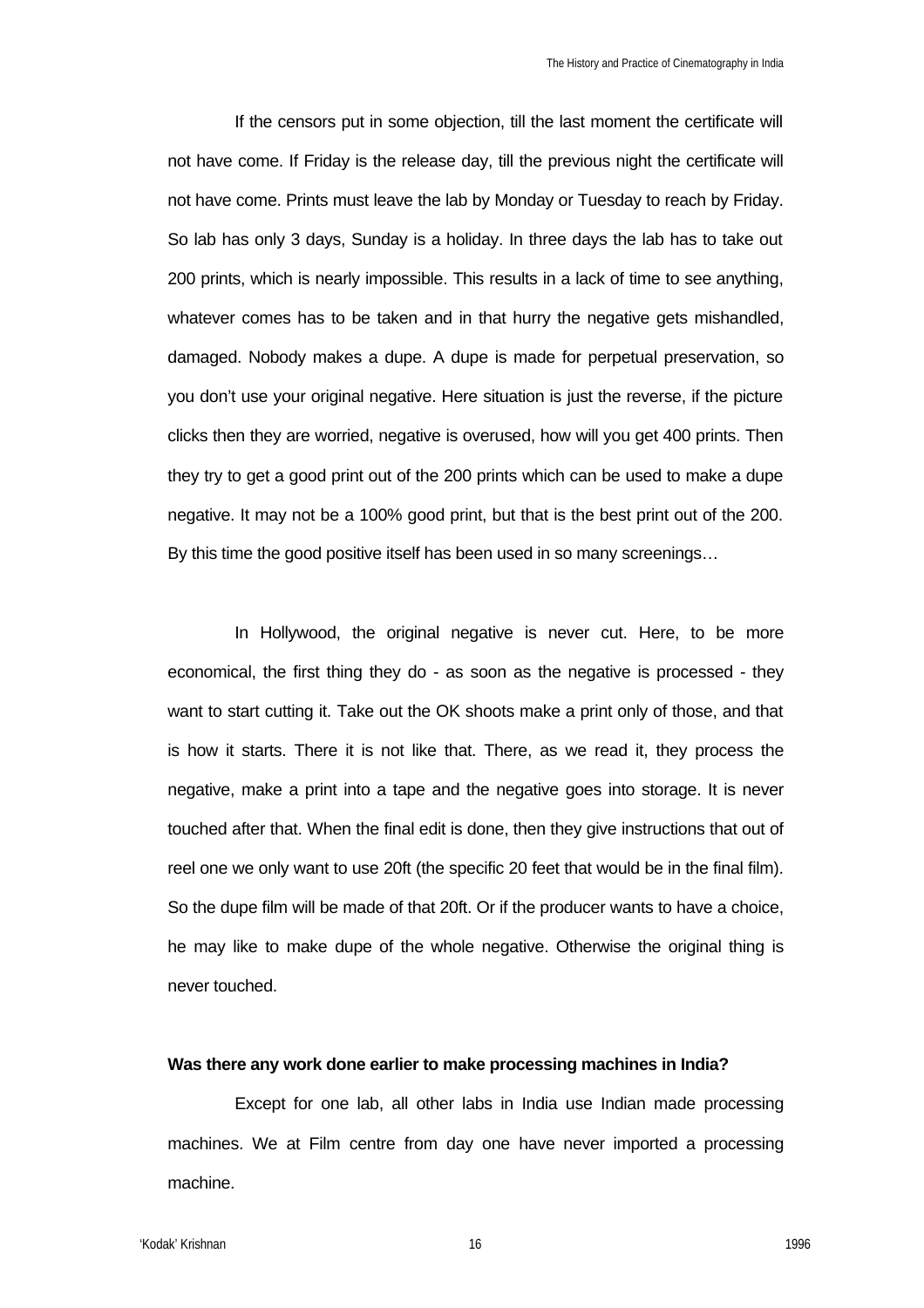In those years import restrictions were a big problem. When the colour film industry started in 1952, there were no import restrictions but by the time the industry picked up in 1957 import restrictions had come in.

Actually the govt. had no money to allow us to import; there was no choice. Processing machines do not need that level of technology compared to what is required in making printing machines. So with available technology it was possible to make processing machines, and we are used to making them in-house and do not even buy from the outside. This is because since the chemicals are corrosive, the life of the machine is hardly about 3 or 3 1/2 years. Suppose we have 3 machines set-up every year one machine has to be changed. So we are continuously manufacturing machines also. That is done almost everywhere. There was one manufacturer, Krishnagopal (KG), he used to make processing machines.

Printers, I won't talk about! When the govt. announced tax benefits for research and all, some people made some third rate things – I read that somebody had made a printer. No, I do not believe that it was possible. When a thing is manufactured for selling, the first requirement of the manufacturer is to know how much the consumer will pay - the maximum price, and the 2nd thing he wants to know, as a manufacturer, is the demand quantity wise. If I have to make a good printer, it will cost Rs 20 lakhs and I can sell only a total of about 20. Total revenue is Rs20 lakhs X20. Then there is the whole question of the high level of research that has to go into it… I don't accept such a thing. I don't believe that it was made here.

Japan today is pioneering in the camera industry and every month they produce one camera, i.e., the research is continuously going on but they know that they are going to make 10 lakh pieces, so the research cost is divided into 10 lakhs.